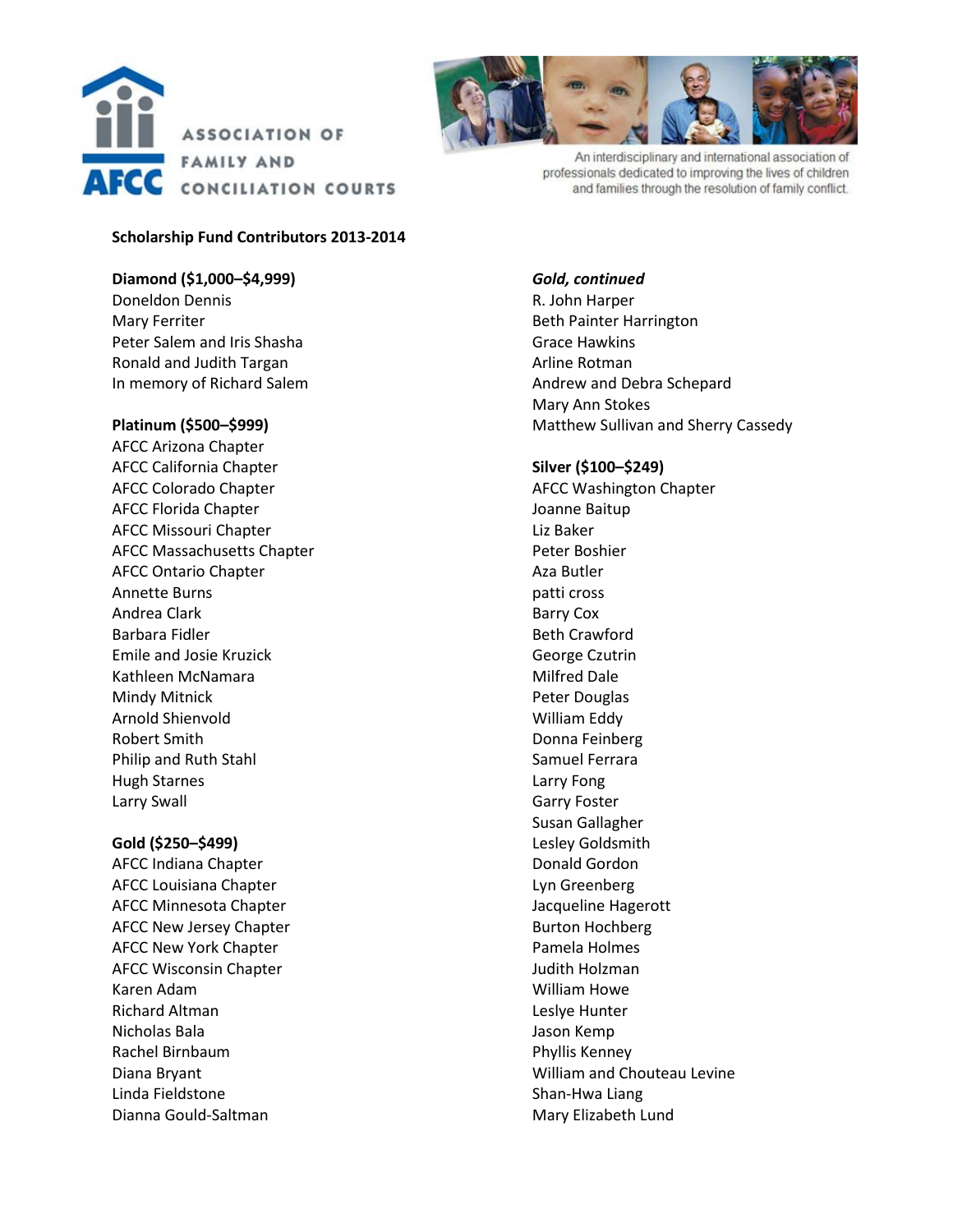



An interdisciplinary and international association of professionals dedicated to improving the lives of children and families through the resolution of family conflict.

## *Bronze, continued*

Rita Costrini-Norgal Rhonda De Freitas Gary Direnfeld Donald Eisenberg Patricia File Gregory Firestone James Flens Mary Fogel Mary Jo Franchi-Rothecker Lydia Gross Kamerlink Chris Jones Katherine Kavassalis Joan B. Kelly Shelley Kierstead Barbara Klausner Joy Lawrence Madeline Lepidi-Carino Ann Levin Pamela Ludolph Wendy Malcolm Kathleen McKay James McLaren McNees Wallace & Nurick, LLC Drew Messer Sophie Michelakou Jennifer Neoh Kathleen Newman JD Nichols Alastair Nicholson Ann Ordway Laurie Pittman C. Eileen Pruett Isolina Ricci H Jane Robertson Janice Rosa Allan Rowsell Edward Silverman Cheryl Simes Erin Sommerfeld Gerri Wong Zena Zumeta

*Silver, continued* Harold Mayerson Eileen McCarten Martha McCarthy Denise McColley Douglas McNish Andrea Moen Jack Moring Linda Norris Mary Lund and Angus Strachan Gail Perlman Maureen Pollard Tracye Polson Marsha Pruett Ian Russ Allen Ryen Nancy Satenberg Jeannette Savoie John Scialli Karen Shields Robert Simon John Stephens Arnold Swartz Robin Timme Mary Anne Trause Nancy Ver Steegh Jeffrey Wittmann In honor of David Steinberg, Judges of the Family Court (Ontario)

# **Bronze (\$50–\$99)**

H. Michael Aaron Christopher Babbitt Allen Bailey Sunni Ball Pam Bell Ida Bianchi Dolores Bomrad Sandra Burke Richard Callahan Stephen Carter Philip Clay Louis Cohen